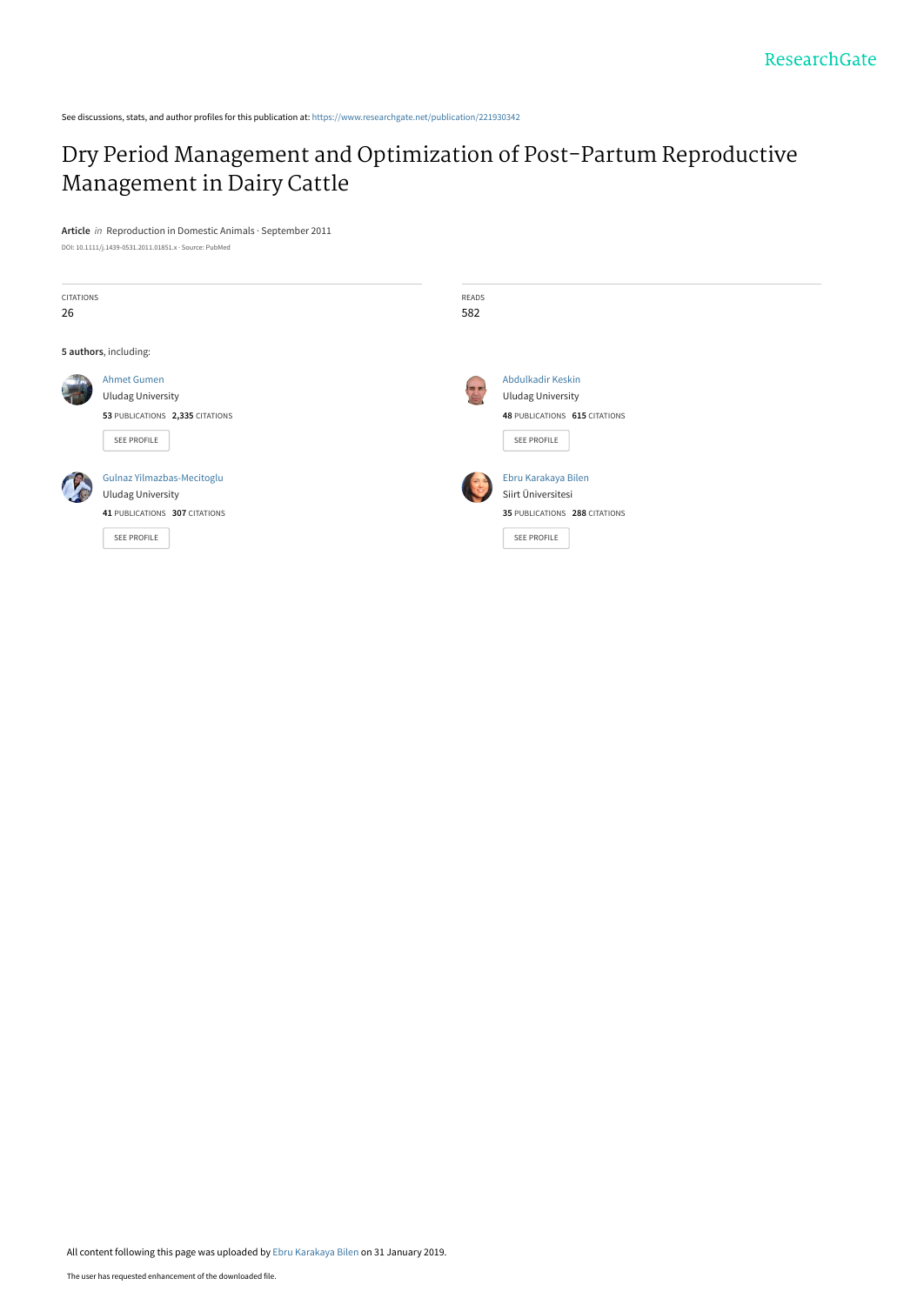# **Reproduction in Domestic Animals**

Reprod Dom Anim 46 (Suppl. 3), 11–17 (2011); doi: 10.1111/j.1439-0531.2011.01851.x ISSN 0936-6768

### Dry Period Management and Optimization of Post-Partum Reproductive Management in Dairy Cattle

A Gumen<sup>1</sup>, A Keskin<sup>1</sup>, G Yilmazbas-Mecitoglu<sup>1</sup>, E Karakaya<sup>1</sup> and MC Wiltbank<sup>2</sup>

<sup>1</sup>Department of Obstetrics and Gynecology, Faculty of Veterinary Medicine, University of Uludag, Bursa, Turkey, <sup>2</sup>Department of Dairy Science, University of Wisconsin-Madison, Madison, WI, USA

#### **Contents**

Dry period and early post-partum management are decisive factors for fertility in lactating dairy cows. Previous studies have shown that decreased dry matter intake (DMI) and increased non-esterified fatty acids (NEFA) negatively affect fertility and subsequent milk production. The traditional dry period decreases DMI prior to parturition, resulting in a decrease in energy intake. A negative energy balance increases NEFA concentration, and increased NEFA may impair the immune system, especially by decreasing neutrophil function prior to parturition. Earlier studies have shown that postpartum health disorders, including retained placenta and metritis, were correlated with periparturient neutrophil function. In addition, decreased DMI is also linked to a reduced body condition score (BCS) in dairy cows. These events in the periparturient period negatively affect fertility. Some manipulation, such as shortening the dry period, may be a solution to increased DMI in the periparturient period, preventing postpartum disorders and subsequent fertility issues. This article aims to explain the effects of shortening the dry period on reproduction and early post-partum treatments to improve fertility. In addition, timed artificial insemination protocols will be discussed for use during the post-partum period to improve fertility in dairy cows.

#### Introduction

Milk production and reproductive performance are two major determinants of dairy cow profitability. Milk production per dairy cow has dramatically increased over the last several decades, but the reproductive performance of dairy cows has declined worldwide (Lucy 2001; Royal et al. 2000; Stevenson 2001). Highproducing dairy cows typically experience a variable period of negative energy balance (EB) during early lactation owing to insufficient dry matter intake (DMI) to compensate for higher milk production. Improvement in EB from its nadir (most negative level) in early lactation towards a positive state provides an important signal for the initiation of ovarian activity (Butler et al. 1981). Energy balance during the first 3–4 weeks postpartum has been correlated with the interval corresponding to the first post-partum ovulation (Beam and Butler 1998; Lucy et al. 1991). The early resumption of ovarian activity is important because fertility at first breeding may increase as the number of oestrous cycles prior to breeding increases (Thatcher and Wilcox 1973).

Worldwide, milk production has increased continuously over the last 40 years owing to genetic selection and changes in the management and nutrition in dairy operations. This article will focus on the effects of (i) shortening dry period on reproduction, (ii) early postpartum treatments to improve fertility and (iii) synchronization protocols to maximize fertility and eliminate the need for oestrous detection.

#### Effects of Shortening Dry Period on Reproduction

A majority of the literature indicates that a dry period (DP) between lactations is necessary to achieve maximal milk production. A dry period of 2 months is needed to achieve maximum milk yield during the following lactation (Sorensen and Enevoldsen 1991). Dry matter intake decreases dramatically in the week prior to parturition (Bertics et al. 1992), resulting in a decrease in energy intake at a critical point in time. Additionally, changing cows from one diet to another over a short period of time may not allow the rumen environment adequate time to adjust to the new diet (Dirksen et al. 1985). One potential solution is to shorten the DP and provide a high-energy (HE), low-fibre diet throughout the DP and into lactation. Shortening the DP to  $\leq 60$  days has been promoted during the past few years. Several experiments designed to examine the effects of reducing the DP to approximately 4 weeks have shown no difference in milk production and/or fat-corrected milk in the subsequent lactation (Annen et al. 2004; Bachman 2002; Gulay et al. 2003; Rastani et al. 2005).

Rastani et al. (2005) designed a study to detect the effect of shortening or eliminating DP on energy balance, non-esterified fatty acid (NEFA) concentrations, DMI and reproduction. These data were evaluated both pre- and post-partum period in lactating dairy cows. In this study, cows were divided into three treatment groups. The first treatment reflected traditional (T) dry cow management practices. These cows had a 56-day DP and were fed a low-energy (LE) diet from 56 to 29 days pre-partum, followed by a moderateenergy (ME) diet from 28 days pre-partum to parturition. The second treatment group had a shortened (S) DP of 28 days; these cows were fed a HE diet throughout lactation and the DP. The third treatment group had no planned (N) DP and remained on a HE diet. The most intriguing results, including energy balance, DMI, NEFA levels and reproductive data, were observed in the N dry period group. Mean pre-partum DMI was greater in the N group than in S and T cows (Fig. 1). Cows in the N group did not go through negative EB, compared with S or T cows, during the post-partum period (Fig. 2). NEFA levels were also lower in N cows compared with S and T cows. However, although the N cows displayed the most interesting and favourable data (greater DMI, higher EB and lower NEFA levels), it is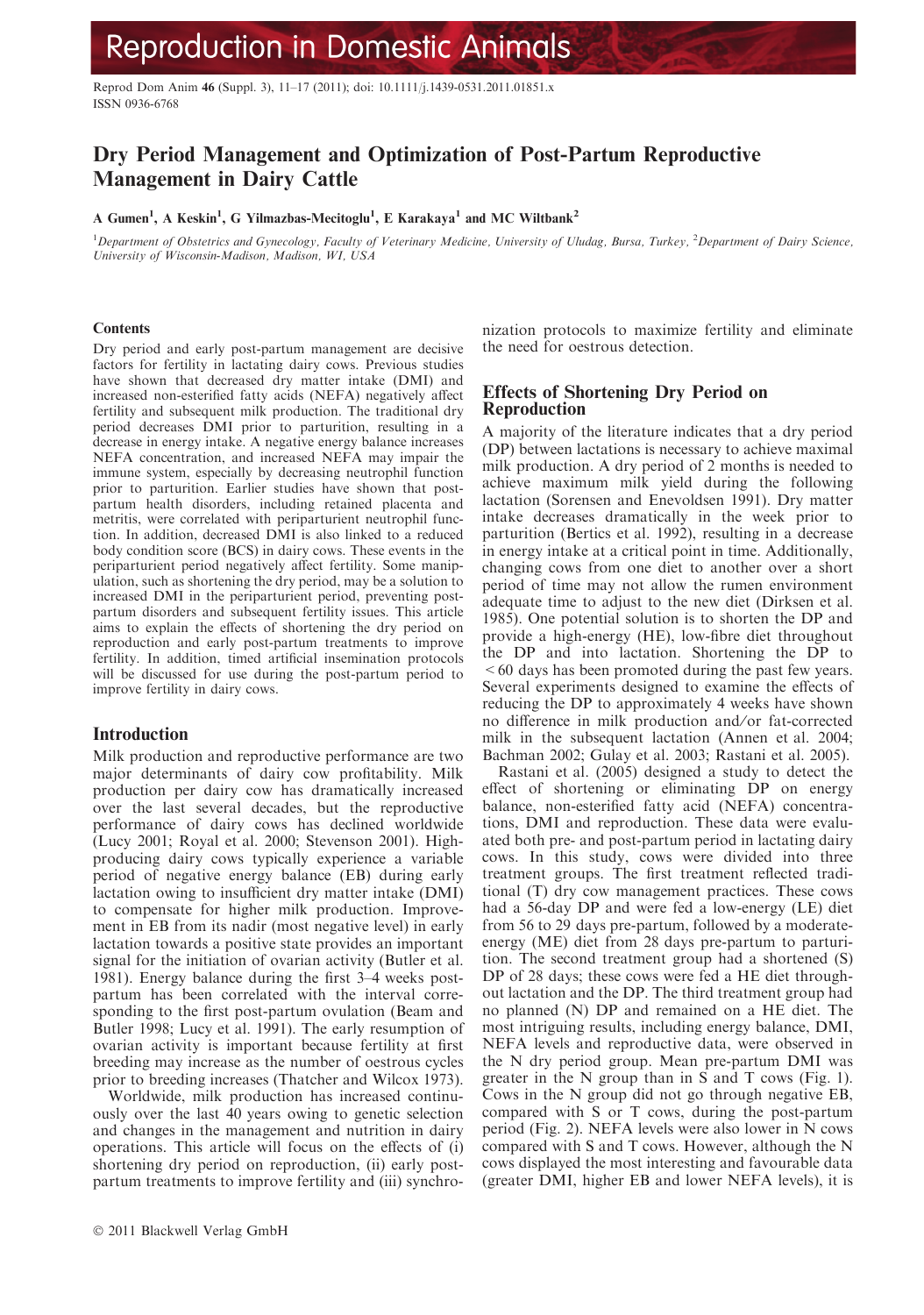| Study                                    | Synchronization protocol                                       | Number of<br>cows | Mean<br><b>DIM</b> | Percentage<br>of pregnancy<br>per AI | p value     |
|------------------------------------------|----------------------------------------------------------------|-------------------|--------------------|--------------------------------------|-------------|
| LeBlanc and Leslie (2003)                | Ovsynch                                                        | 506               | At 52              | 36.6                                 | > 0.05      |
|                                          | One dose $PGF_{2\alpha}$ before 10 days Ovsynch                |                   |                    | 37.3                                 |             |
| Cordoba and Fricke (2001)                | Ovsynch                                                        | 50                | At 66              | 44.0                                 | > 0.05      |
|                                          | One dose $PGF_{2\alpha}$ before 12 days Ovsynch                | 52                |                    | 38.5                                 |             |
| El-Zarkouny et al. (2004)                | Ovsynch                                                        | 304               | At 59-79           | 37.5                                 | < 0.01      |
|                                          | Presynch-Ovsynch (Presynch-12)                                 | 310               |                    | 46.8                                 |             |
| Navanukrav et al. (2004)                 | Ovsynch                                                        | 134               | At 99              | 37.3                                 | ${}_{0.05}$ |
|                                          | Presynch-Ovsynch (Presynch-14)                                 | 135               | At 89              | 49.6                                 |             |
| Moreira et al. (2001)(all cows)          | Ovsynch                                                        | 97                | At 37              | 36.0                                 | > 0.05      |
|                                          | Presynch-Ovsynch (Presynch-12)                                 | 88                |                    | 36.9                                 |             |
| Moreira et al. (2001) (only cyclic cows) | Ovsynch                                                        | 67                | At 37              | 34.4                                 | < 0.01      |
|                                          | Presynch-Ovsynch (Presynch-12)                                 | 66                |                    | 46.9                                 |             |
| Souza et al. (2008)                      | Presynch-Ovsynch (Presynch-12)                                 | 180               | 42                 | 41.7                                 | 0.03        |
|                                          | Double-Ovsynch                                                 | 157               |                    | 49.7                                 |             |
| Peters and Pursley (2002)                | Ovsynch                                                        | 209               | At $49 - 55$       | 38.3                                 | 0.87        |
|                                          | Presynch with $PGF_{2\alpha}$ -3d-GnRH 7 days after Ovsynch    | 218               |                    | 41.5                                 |             |
| Portaluppi and Stevenson (2005)          | Presynch-Ovsynch (Presynch-12) (2nd GnRH 48 $h$ + TAI 48 $h$ ) | 224               | At 24-44           | 22.8                                 | ${}_{0.05}$ |
|                                          | Presynch-Ovsynch (Presynch-12) (2nd GnRH 48 h $+$ TAI 72 h)    | 221               |                    | 23.5                                 |             |
|                                          | Presynch-Ovsynch (Presynch-12) (2nd GnRH 72 $h$ + TAI 72 $h$ ) | 220               |                    | 31.4                                 |             |

Table 1. Comparison of several synchronization protocols such as Ovsynch, Presynch-Ovsynch and Double-Ovsynch. Shown are synchronization protocol types, number of cows used, mean DIM to begin protocols and percentage of pregnancy per artificial insemination (AI)



Fig. 1. Dry matter intake (kg/day) of cows with different dry period lengths. N  $(\blacksquare)$ : no dry period, S  $(\triangle)$ : shortened dry period, T  $(\lozenge)$ : traditional dry period (from Rastani et al. 2005)



Fig. 2. Energy balance (Mcal/day) of cows with different dry period lengths. N  $(\blacksquare)$ : no dry period, S  $(\triangle)$ : shortened dry period, T  $(\lozenge)$ : traditional dry period (from Rastani et al. 2005)

not possible to apply this strategy in commercial dairy farms owing to lower milk production in subsequent lactation.

In order to obtain reproductive data, cows' ovaries were evaluated by ultrasound, and blood samples were collected three times per week, beginning at 6 or 7 days post-partum and continuing until 7 days after the second ovulation (Gumen et al. 2005). The most dramatic effect observed was that the first post-partum ovulation occurred earlier in N cows than in S and T cows (Fig. 3). Furthermore, the average number of days from calving until the first detection of a 10-mm follicle was fewer in N (8.0 days) and S (8.9 days) than in T (10.5 days). Cows that were on the no planned dry treatment had a higher first service conception rate, fewer services per conception and fewer days open. However, these data should be evaluated carefully due to the small number of animals in each group. A recent study performed in a large commercial dairy examined the effects of shortening the dry period on reproduction in a large number of cows (Watters et al. 2009). Cows were assigned to either 55 days dry (traditional) or 34 days dry (shortened) groups. The first post-partum ovulation occurred earlier in the shortened dry group than in the traditional group (35 vs 43 days). The percentage of cows that were classified as anovulatory by 70 days post-partum was more than twofold greater for cows in the traditional group than in the shortened group (Watters et al. 2009). Thus, shortening or eliminating the dry period could be used as a management tool for achieving better reproduction in dairy cows. We present a simplified model (Fig. 4) to explain the effect of shortening or eliminating the dry period on fertility. In this model, increasing DMI before calving is the key element for better reproduction.

Health disorders can have a major impact on the profitability of a dairy herd. Infection and subsequent inflammation of the uterus compromise uterine health and contribute to decreased reproductive efficiency in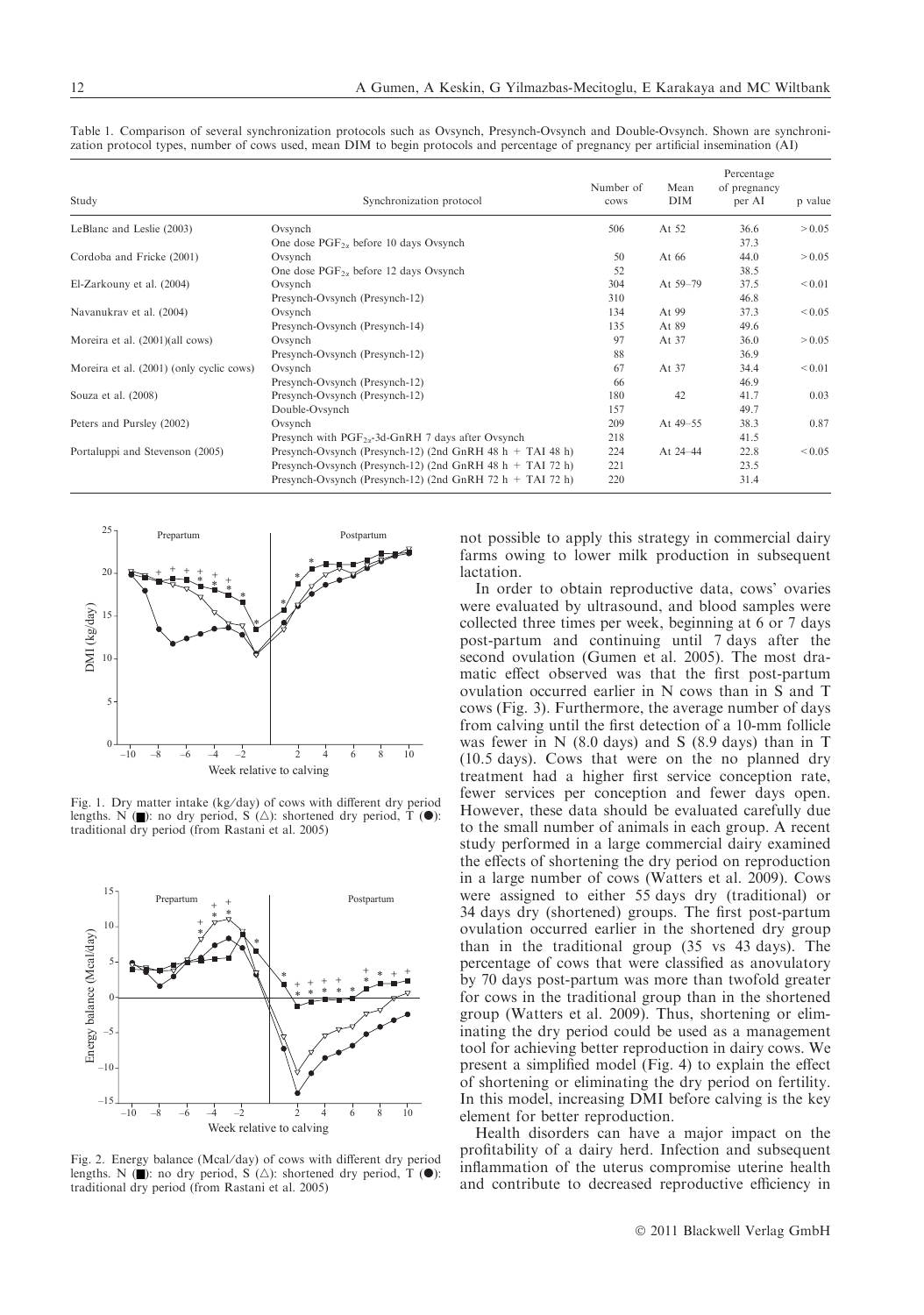

Fig. 3. Scatter plot of actual days dry and days from calving to first post-partum ovulation for cows with a traditional (56 days) dry period (T), a shortened (28 days) dry period (S) or no planned dry period (N). Average days from calving to first ovulation are also shown for each treatment (mean  $\pm$  SEM) (from Gumen et al. 2005)



Fig. 4. Simplified model of the effect of shortening or eliminating the dry period on fertility

dairy cows (Fourichon et al. 2000). These problems can be caused by decreasing DMI and increasing NEFA prior to parturition (Fig. 4). Hammon et al. (2006) showed that cows with puerperal metritis or endometritis had significantly lower DMI beginning 1 week prior to parturition, compared with cows with normal uterine health. Decreased DMI prior to parturition is well documented and is associated with mobilization of lipids, which are released from adipose tissue as NEFA (Grummer et al. 2004). Decreased DMI and increased NEFA levels are temporally associated with the periparturient suppression of immune function and may contribute to the impairment of the immune system in dairy cows (Rukkwamsuk et al. 1999). Studies have shown a relationship between periparturient peripheral blood neutrophil (PMN) suppression during the periparturient period and retained placenta (Gunnink 1984;

Kimura et al. 2002) and metritis (Cai et al. 1994) in dairy cows. In addition, PMN function of periparturient dairy cows is impaired relative to non-parturient cattle (Kehrli et al. 1989). These data suggest that some uterine health disorders are associated with the impairment of PMN function and the negative energy status that begins prior to calving and extends into early lactation. As explained above, shortening or eliminating the dry period could have a beneficial effect on DMI, immune systems and subsequent post-partum uterine health in lactating dairy cows (Fig. 4).

After parturition, nutritional requirements of highyielding dairy cows increase abruptly with milk production and result in negative EB (Butler 2003) because DMI is inadequate to fully meet the increasing energetic requirements of milk production. The negative EB resulted in loss of BCS as the cow mobilized body fat reserves to support milk production and energy requirements. Mobilization of body fat during negative EB increased plasma concentrations of NEFA and betahydroxybutyrate (BHBA) both of which were associated with reduced fertility (Garnsworthy et al. 2008). Excessive negative EB reduces insulin and insulin-like growth factor-I (IGF-1) concentrations (Beam and Butler 1999; Butler 2000) and increases growth hormone leading to delays in oestrous cycles and impaired oocyte quality and corpus luteum function in high-yielding dairy cows. In addition, negative EB delays the time of first postpartum ovulation through inhibition of LH pulse frequency and low levels of blood glucose, insulin and IGF-1 that collectively restrain oestradiol production by dominant follicles (Butler 2000). Consequently, it is expected that increasing EB of dairy cows should result in greater reproductive efficiency. The feeding management practice that help maximize DMI, and thereby increase energy intake, should be emphasized throughout the transition period to overcome early-lactation negative EB. The most common strategy used to reduce the extent of negative EB and BCS loss in early lactation is to increase dietary energy concentration by increasing the starch or fat components of the diet (Garnsworthy et al. 2008). Increasing the energy density of diets via supplementation of starch or non-fibre carbohydrates will potentially increase dry matter and energy intakes and reduce body fat mobilization, liver triglyceride, plasma NEFA and BHBA concentrations. In addition, such a change in carbohydrate source in diets has implications for rumen function, milk composition, nutrient partitioning and metabolic hormones, particularly insulin (Sutton 1989; Sutton et al. 2003; Reynolds 2006). Some researchers reported that dietary manipulation of insulin status affects post-partum anoestrus (Gong et al. 2002) and oocyte quality (Fouladi-Nashta et al. 2005). Insulin was increased by diets with high starch content (Gong et al. 2002; Reynolds 2006). Garnsworthy et al. (2008) reported that plasma-insulin-to-glucagon ratio increased with increasing dietary starch and decreasing dietary fat concentration. Gong et al. (2002) observed that high-insulin diet significantly  $(p < 0.05)$  increased the proportion of cows ovulating within 50 days of calving. In conclusion, the feed quality and availability is the most important factor that affects energy intake in dairy cows. Therefore, a few nutritional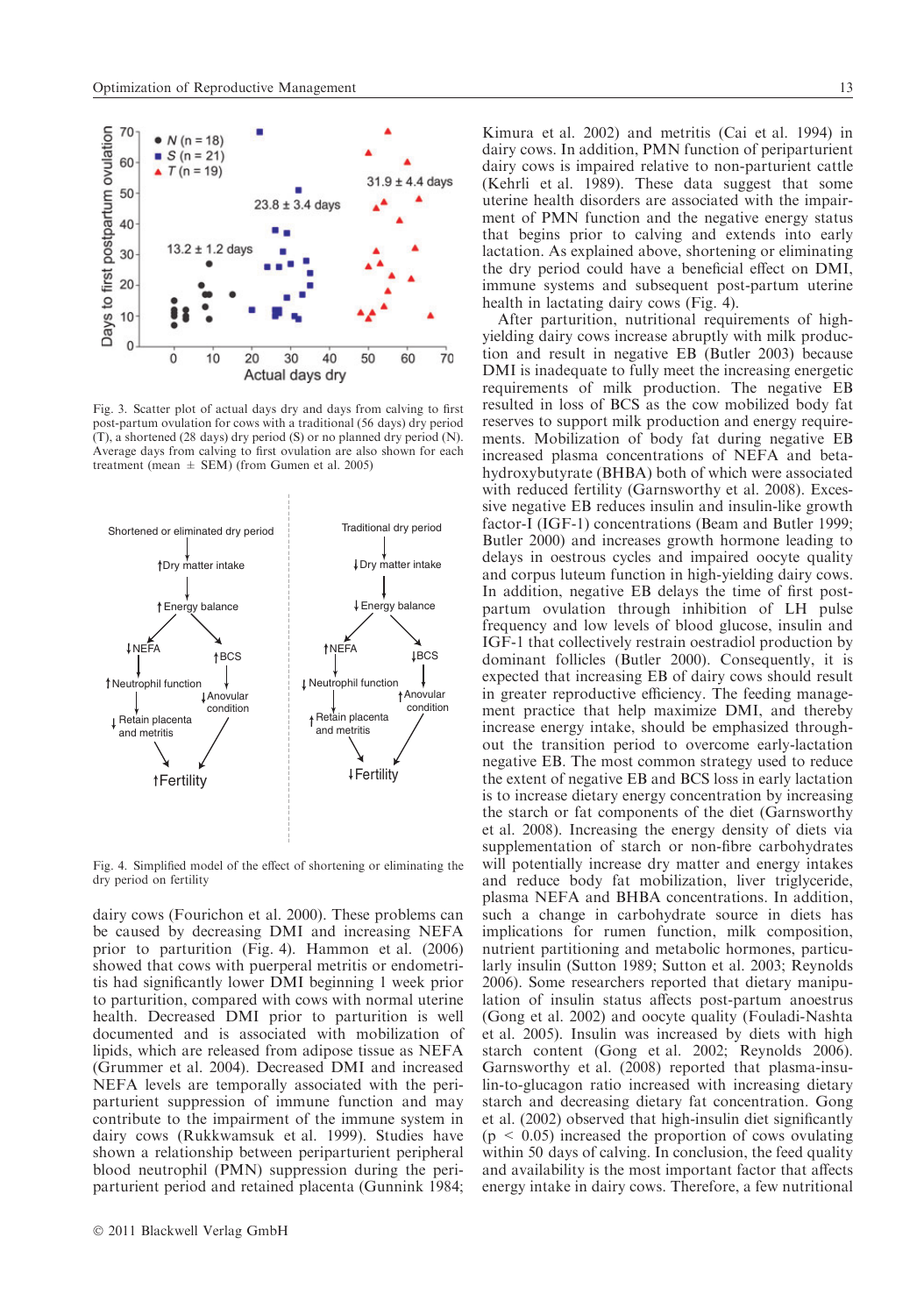management strategies have been proposed to increase energy intake during early post-partum period. Feeding high-quality forages (more digestible), increasing starch and non-fibre carbohydrates, increasing the concentrateto-forage ratio or adding supplemental fat to diets are some of the most common strategies to improve energy intake in dairy cows. However, nutritional approaches to overcoming the negative EB have been unsuccessful. Therefore, further research is required to better understand the effects of nutrients on reproductive performance.

#### Hormonal Treatments to Improve Fertility During the Early Post-Partum Period

GnRH and prostaglandins have been used to manage the post-partum period, i.e. to induce the reproductive cycle, and improve uterine health in lactating dairy cows. Early resumption of cyclic ovarian activity is important for greater reproductive efficiency. An increased number of oestrous cycles before onset of breeding are related to a decrease in services per conception (Thatcher and Wilcox 1973). In several studies, GnRH treatments have been studied to induce cyclicity at 14 days post-partum. Britt et al. (1974) reported a 100% ovulation rate after GnRH implantation at day 14 post-partum. However, Gumen and Seguin (2003) indicated that while 95% of cows responded with a release of LH, only 45% of cows responded with an ovulation and the subsequent formation of the corpus luteum at 22 days post-partum. In addition, some studies have found an improved conception rate following GnRH treatment in the early post-partum period, but several other studies have shown no effect of this GnRH administration (Britt et al. 1974), and a few have even found a negative effect (Etherington et al. 1985).

 $PGF_{2\alpha}$  and its analogues have been used to manipulate the bovine oestrous cycle and can be valuable aids in dairy herd reproductive health management programmes. Some studies have shown that  $PGF_{2\alpha}$  has positive effects on subsequent reproductive performance when it is given in the post-partum period, even without a luteolytic action (McClary et al. 1989; Young et al. 1984). McClary et al. (1989) found that mean days open (98.6 days) and mean services per pregnancy (1.64) were lower in cows that received  $PGF_{2\alpha}$  treatment at 14– 16 days post-partum compared with control cows (118.8 days and 2.33, respectively). However, some studies found no beneficial effects of  $PGF_{2\alpha}$  treatment in the early post-partum period. The effects of  $\text{PGF}_{2\alpha}$  on fertility in dairy cows can be seen later in the postpartum period and during the synchronization protocol, as we will discuss in the section below. The use of GnRH and  $PGF_{2\alpha}$  in the early post-partum period and the effect of these treatments on post-partum events are unclear and require further study.

#### Synchronization Protocols to Improve Fertility

In this section, we will discuss methods to improve fertility in the post-partum period with a timed artificial insemination protocol in lactating dairy cows. Repro-

ductive efficiency is a major component of economic success in dairy herds. Some key indicators of reproductive efficiency include days open, calving interval, days post-partum at first artificial insemination (AI), oestrous detection rate and conception rate (Santos 2008). Increased milk production, insufficient nutrition and post-partum disorders (e.g. retained placenta, mastitis and metritis) have negative effects on reproductive efficiency; these effects impair fertility by delaying the first post-partum AI and extending days open and calving interval in lactating dairy cows (Wiltbank et al. 2008). Therefore, veterinarians and dairy producers employ many methodologies to improve reproductive efficiency, including the use of hormones to regulate and control the oestrous cycle.

It is well known that reproductive management in many dairies is based on oestrous detection and subsequent insemination of cows detected to be in oestrus. High milk production causes numerous changes in reproductive physiology. For instance, the duration of oestrus is  $\leq 8$  h, and silent heat or anovulatory conditions are often observed in high-producing lactating dairy cows (Wiltbank et al. 2006, 2008). Because of this, timed artificial insemination (TAI) programmes have become important tools for the reproductive management at many commercial dairy farms (Pursley et al. 1997b; Rabiee et al. 2005; Souza et al. 2008). Many TAI programmes are based on the original Ovsynch protocol that can be used to synchronize the time of ovulation at first and subsequent AIs in lactating dairy cows (Pursley et al. 1997b). The Ovsynch synchronization protocol was developed to synchronize ovulation in cows using GnRH and  $PGF_{2\alpha}$  (Pursley et al. 1997b). This protocol synchronizes ovulation within an 8-h period from 24 to 32 h after the second GnRH administration. This precise synchrony allows for successful AI without the detection of oestrus.

Numerous research reports have compared the Ovsynch, modified Ovsynch and other reproductive management strategies. For instance, in early studies, pregnancy rates were found to be similar or greater in cows inseminated with TAI (Ovsynch) than in cows inseminated after detected oestrus (Pursley et al. 1997a,b). Pursley et al. (1997a) indicated that the conception rate in lactating dairy cows  $(n = 310)$ averaged 38% following the Ovsynch protocol or AI based on oestrous detection with three injections 14 days apart. Similarly, Gumen et al. (2003) showed that the conception rate after AI was 32% in cows receiving the Ovsynch protocol and 35% in cows inseminated after oestrous detection. Furthermore, the Ovsynch protocol reduced the median days post-partum to the first AI (54 vs 83:  $p \le 0.001$ ) and days open (99) vs 118:  $p \le 0.001$  in lactating dairy cows compared with the oestrous detection-based synchronization programme (Pursley et al. 1997b). In 2005, a meta-analysis of 71 trials in 53 research publications with sufficient experimental details for inclusion found that no differences were detected between Ovsynch and various other reproductive management strategies (Rabiee et al. 2005). However, the variation in conception rates between herds and between trials was substantial (Rabiee et al. 2005).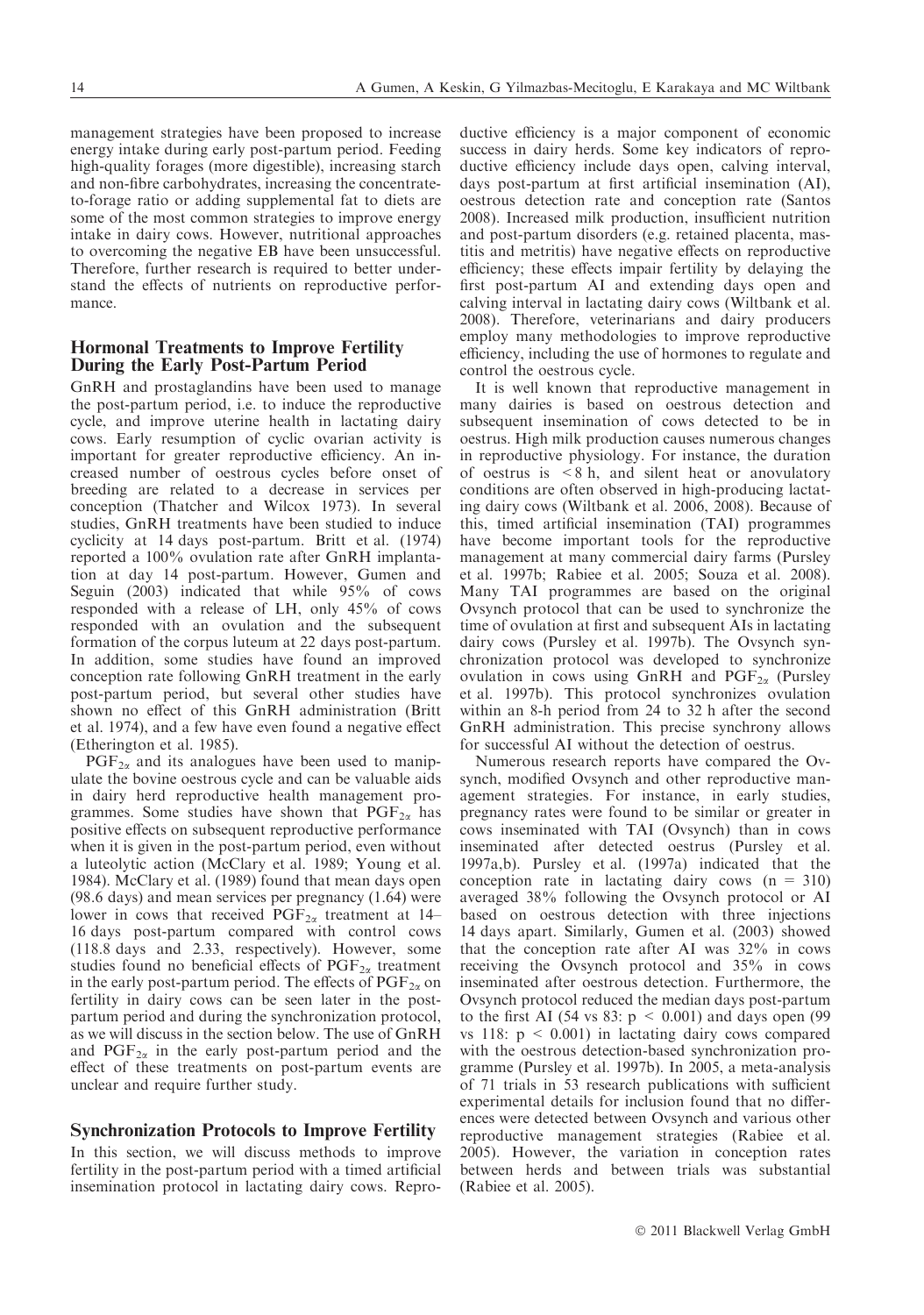The other significant advantage of Ovsynch is that it can be applied at a random stage of the oestrous cycle (Pursley et al. 1997a), although the stage of the oestrous cycle at the initiation of Ovsynch affects fertility in response to the protocol (Bello et al. 2006; Vasconcelos et al. 1999). Cows that begin Ovsynch in the late luteal phase (Days 13–17 of oestrus) and do not ovulate in response to the first GnRH treatment may have premature regression of the CL and undergo oestrus and potentially ovulation prior to the second GnRH treatment of Ovsynch (Vasconcelos et al. 1999). Alternatively, cows that are too early in the oestrous cycle at the initiation of Ovsynch (before Day 5) have a lower ovulatory response to the first GnRH treatment and lower fertility in response to the protocol (Bello et al. 2006; Vasconcelos et al. 1999). Therefore, to obtain the best fertility results, Ovsynch should be initiated at a more optimal stage of the oestrous cycle (Days 5–12). One way to target the initiation of this protocol to the most favourable stage of the oestrous cycle is presynchronization with  $PGF_{2\alpha}$  before the first GnRH treatment of the Ovsynch protocol. Pre-synchronization using two doses of  $PGF_{2\alpha}$  administered 14 days apart with Ovsynch initiated at 11–14 days after the second  $PGF_{2\alpha}$  (Presynch) has generally resulted in synchronize 90–95% cyclic cows (Moreira et al. 2001). One study showed that more than 70% of cows began the Ovsynch protocol during early-to mid-oestrus when Presynch was applied before Ovsynch, compared with 53% of cows treated with Ovsynch at a random stage of the oestrous cycle (El-Zarkouny et al. 2004).

In previous studies, pre-synchronization protocols have generally resulted in better fertility (Table 1) at first AI in lactating dairy cows (El-Zarkouny et al. 2004; Moreira et al. 2001; Navanukraw et al. 2004). Moreira et al. (2001) found an improvement in fertility when using Presynch prior to Ovsynch if only cycling cows were included in the analysis (46.9% vs 34.4%) but not if all cows were included in the analysis. Similarly, El-Zarkouny et al. (2004) reported an increase in fertility at first AI in cows treated with Presynch prior to Ovsynch (48.8%) compared with cows that did not receive Presynch (37.5%). Galvao et al. (2007) found that an 11-day interval from the second  $PGF_{2\alpha}$  until the initiation of Ovsynch (Presynch-11) was preferable to a 14-day interval (Presynch-14). This improvement was probably due to the improvement in the percentage of cows that ovulate prior to the first GnRH treatment following Presynch-11 compared with Presynch-14 (Galvao et al. 2007). However, previous studies showed that Presynch with one dose  $PGF_{2\alpha}$ before 10- to 12-days Ovsynch did not improve fertility (Cordoba and Fricke 2001; LeBlanc and Leslie 2003). LeBlanc and Leslie (2003) found that conception rate did not differ between Ovsynch (36.6%) and Presynch with  $PGF_{2\alpha}$  before 12-days Ovsynch (37.3%) in lactating dairy cows.

In the aforementioned studies, all cows were bred using timed AI after Presynch. However, at many dairies, cows are bred after the expression of oestrus with the Presynch treatments. Approximately  $45-55\%$ of cows show oestrus after the second  $\text{PGF}_{2\alpha}$  injection of the Presynch protocol, and many dairies prefer the bred

the cows in that time. Therefore, Ovsynch is initiated only in those cows that were not detected to be in oestrus during Presynch (Santos 2008). However, the conception rate in cows inseminated at oestrus following pre-synchronization is lower than that in cows inseminated after the completion of the entire programme (Chebel et al. 2006; Santos 2008). Stevenson and Phatak (2005) reported no difference in fertility for cows bred to oestrus during the Presynch treatments (31.3%) compared with the cows bred using TAI after the subsequent Ovsynch protocol (25.5%). A recent study (Chebel et al. 2010) reported that 48.7% of cows were bred to detected oestrus during the Presynch protocol. Although not a primary comparison in the study, similar fertility was observed in cows bred to oestrus during Presynch (36.6%) compared with cows bred using TAI following Ovsynch (33.3%) or following an Ovsynch protocol that included a controlled internal drug release (CIDR) device (38.1%). However, the insemination of cows at oestrus during pre-synchronization could be used to reduce the interval to first AI and costs associated with hormones and labour (Santos 2008).

However, studies in dairy cows that have evaluated cyclicity by serum progesterone concentrations in blood samples taken 10–12 days apart have reported anovulation frequencies ranging from 10% to 54% by 49 to 71 DIM (Gumen et al. 2003; : Moreira et al. 2001; : Wiltbank et al. 2008). Normally, non-cyclic or anovulatory cows do not respond to  $PGF_{2\alpha}$  injection of pre-synchronization, and Ovsynch will be initiated in non-cyclic cows, which is not effective (Moreira et al. 2001). Non-cyclic cows have been found to be well synchronized by the Ovsynch, but pregnancy rates were low in non-cyclic cows (9%) compared with cyclic (33%) cows (Gumen et al. 2003). Lower pregnancy rates in non-cyclic cows after Ovsynch have been attributed to an increased frequency of short cycles in non-cyclic cows (Gumen et al. 2003). Some researchers have used a CIDR during the Presynch to increase the proportion of cyclic cows before Ovsynch (Bicalho et al. 2007). The CIDR was inserted 7 days after the first  $PGF_{2\alpha}$  of Presynch and removed at the time of the second  $PDF_{2\alpha}$ . The percentage of cows with low progesterone at the beginning of the Ovsynch protocol decreased from 30.6% in the control group to 17.4% in the CIDR-treated group (Bicalho et al. 2007). In a recent study, Souza et al. (2008) developed a new presynchronization protocol (Double-Ovsynch); these researchers compared Double-Ovsynch with Presynch-Ovsynch in their study. They reported that the percentage of cows with low progesterone at the initiation of Ovsynch was lower in the Double-Ovsynch group (9.4%) than in the Presynch-Ovsynch group (33.3%). The positive effects of Double-Ovsynch are also seen in the pregnancy rate, which was greater in the Double-Ovsynch group (49.7%) than in the Presynch-Ovsynch group (41.7%).

In conclusion, Ovsynch, Presynch-Ovsynch and Double-Ovsynch can be used post-partum at first AI and subsequent AIs in lactating dairy cows. Using Presynch-Ovsynch or Double-Ovsynch may increase fertility at post-partum first AI by decreasing the proportion of non-cyclic dairy cows (Double-Ovsynch) and increasing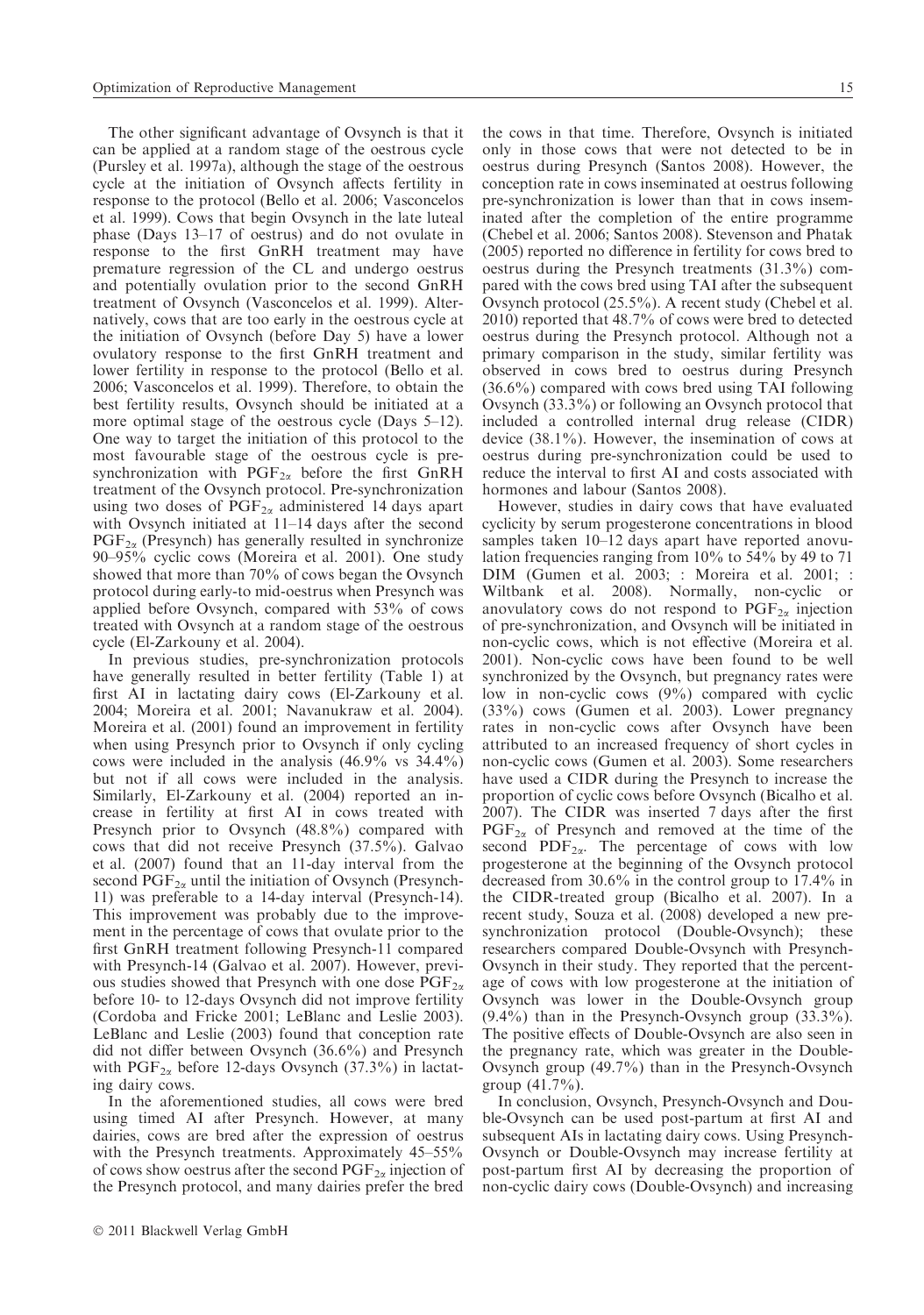uterine health (Presynch-Ovsynch) before the initiation of Ovsynch.

#### Acknowledgements

The authors thank TARFAS Co. (Bursa, Turkey) for the use of their herd and facilities. Support was also provided by The Scientific and Technological Research Council of Turkey (TUBITAK) grant no. TOVAG 107O227.

#### Author Contributions

All authors contributed equally to the intellectual content of this paper.

#### Conflict of Interest

None.

#### References

- Annen EL, Collier RJ, McGuire MA, Vicini JL, Balam JM, Lormore MJ, 2004: Effect of modified dry period lengths and bovine somatotropin on yield and composition of milk from dairy cows. J Dairy Sci 87, 3746–3761.
- Bachman KC, 2002: Milk production of dairy cows treated with estrogen at the onset of a short dry period. J Dairy Sci 85, 797–803.
- Beam SW, Butler WR, 1998: Energy balance, metabolic hormones and early postpartum follicular development in dairy cows fed prilled lipid. J Dairy Sci 81, 121–131.
- Beam SW, Butler WR, 1999: Energy balance effects on follicular development and first ovulation in post-partum cows. J Reprod Fertil Suppl 54, 411–424.
- Bello NM, Steibel JP, Pursley JR, 2006: Optimizing ovulation to first GnRH improved outcomes to each hormonal injection of Ovsynch in lactating dairy cows. J Dairy Sci 89, 3413–3424.
- Bertics SJ, Grummer RR, Cadorniga-Valino C, Stoddard EE, 1992: Effect of prepartum dry matter intake on liver triglyceride concentration and early lactation. J Dairy Sci 75, 1914–1922.
- Bicalho RC, Cheong SH, Warnick LD, Guard CL, 2007: Evaluation of progesterone supplementation in a prostaglandin  $F_{2a}$ -based presynchronization protocol before timed insemination. J Dairy Sci 90, 1193–1200.
- Britt JH, Kittok R, Harrison DS, 1974: Ovulation, estrus and endocrine response after GnRH in early postpartnum cows. J Anim Sci 39, 915-919.
- Butler WR, 2000: Nutritional interactions with reproductive performance in dairy cattle. Anim Reprod Sci 60, 449–457.
- Butler WR, 2003: Energy balance relationships with follicular development, ovulation and fertility in postpartum dairy cows. Livest Prod Sci 83, 211–218.
- Butler WR, Everett RW, Coppock CE, 1981: The relationships between energy balance, milk production and ovulation in postpartum Holstein cows. J Anim Sci 53, 742–748.
- Cai TQ, Weston LA, Lund LA, Brodie B, McKenna DJ, Wager WC, 1994: Association between PMN function and periparturient disorders in dairy cows. Am J Vet Res 55, 934–943.
- Chebel RC, Santos JE, Cerri RL, Rutigliano HM, Bruno RG, 2006: Reproductions in dairy cows following progesterone insert presynchronization and resynchronization protocols. J Dairy Sci 89, 4205– 4219.
- Chebel RC, Al-Hassan MJ, Fricke PM, Santos JE, Lima JR, Martel CA, Stevenson JS, Garcia R, Ax RL, 2010: Supplementation of progesterone via controlled internal drug release inserts during ovulation synchronization protocols in lactating dairy cows. J Dairy Sci 93, 922–931.
- Cordoba MC, Fricke PM, 2001: Evaluation of two hormonal protocols for synchronization of ovulation and timed artificial insemination in dairy cows managed in grazing-based dairies. J Dairy Sci 84, 2700–2708.
- Dirksen GU, Liebich HG, Mayer E, 1985: Adaptive changes of the ruminal mucosa and their functional and clinical significance. Bov Pract 20, 116–120.
- El-Zarkouny SZ, Cartmill JA, Hensley BA, Stevenson JS, 2004: Pregnancy in dairy cows after synchronized ovulation regimes with or without presynchronization and progesterone. J Dairy Sci 87, 1024–1037.
- Etherington WG, Martin SW, Dohoo IR, Bosu WTK, 1985: Interrelationships between postpartum events, hormonal therapy, reproductive abnormalities and reproductive performance in dairy cows: a path analysis. Can J Comp Med 49, 261–267.
- Fouladi-Nashta AA, Gutierrez CG, Garnsworthy PC, Webb R, 2005: Effects of dietary carbohydrate source on oocyte ⁄ embryo quality and development in high-yielding, lactating dairy cattle. Biol Reprod Special Issue, 135–136.
- Fourichon C, Seegers H, Malher X, 2000: Effect of disease on reproduction in the dairy cows: a meta-analysis. Theriogenelogy 53, 1729–1759.
- Galvao KN, Filho MFS, Satos JEP, 2007: Reducing interval from presynchronization to initiation of timed artificial insemination improves fertility in dairy cows. J Dairy Sci 90, 1551–1557.
- Garnsworthy PC, Lock A, Mann GE, Sinclair KD, Webb R, 2008: Nutrition, metabolism, and fertility in dairy cows: 1. Dietary energy source and ovarian function. J Dairy Sci 91, 3814–3823.
- Gong JG, Lee WJ, Garnsworthy PC, Webb R, 2002: Effect of dietaryinduced increases in circulating insulin concentrations during the early postpartum period on reproductive function in dairy cows. Reproduction 123, 419–427.
- Grummer RR, Mashek DG, Hayirli A, 2004: Dry matter intake and energy balance in the transition period. Vet Clin North Am Food Anim Pract 20, 447–470.
- Gulay MS, Hayen MJ, Bachman KC, Belloso T, Liboni M, Head HH, 2003: Milk production and feed intake of Holstein cows given short (30-d) or normal (60-d) dry periods. J Dairy Sci 86, 2030– 2038.
- Gumen A, Seguin B, 2003: Ovulation rate after GnRH or PGF2a administration in early postpartum dairy cows. Theriogenology 60, 341–348.
- Gumen A, Guenther JN, Wiltbank MC, 2003: Follicular size and response to Ovsynch versus detection of estrus in noncyclic and cyclic lactating dairy cows. J Dairy Sci 86, 3184–3194.
- Gumen A, Rastani RR, Grummer RR, Wiltbank MC, 2005: Reduced dry periods and varying prepartum diets alter postpartum ovulation and reproductive measures. J Dairy Sci 88, 2401–2411.
- Gunnink JW, 1984: Retained placenta and leukocytic activity. Vet Quart 6, 49–51.
- Hammon DS, Evjen IM, Dhiman TR, Goff JP, Walters JL, 2006: Neutrophil function and energy status in Holstein cows with uterine health disorders. Vet Immunol Immunopathol 113, 21–29.
- Kehrli ME, Nonnecke BJ, Roth JA, 1989: Alterations in bovine PMN function during the periparturient period. Am J Vet Res 50, 207–214.
- Kimura K, Goff JP, Kehrli J, Reinhardt TA, 2002: Decreased PMN function as a cause of retained placenta in dairy cattle. J Dairy Sci 85, 544–550.
- LeBlanc SJ, Leslie KE, 2003: Short communication: presynchronization using a single injection of  $PGF_{2\alpha}$  before synchronized ovulation and first timed artificial insemination in dairy cows. J Dairy Sci 86, 3215–3217.
- Lucy MC, 2001: Reproductive loss in high-producing dairy cattle: where will it end? J Dairy Sci 84, 1277–1293.
- Lucy MC, Staples CR, Michel FM, Thatcher WW, 1991: Energy balance and size and number of ovarian follicles detected by ultrasonography in early postpartum dairy cows. J Dairy Sci 74, 473–482.
- McClary DG, Putnam MR, Wright JC, Sartin JL, 1989: Effect of early postpartum treatment with prostaglandin F2a on subsequent fertility in the dairy cow. Theriogenology 31, 565–570.
- Moreira F, Orlandi C, Risco CA, Mattos R, Lopes F, Thatcher WW, 2001: Effects of presynchronization and bovine somatotropin on pregnancy rates to timed artificial insemination protocol in lactating dairy cows. J Dairy Sci 84, 1646–1659.
- Navanukraw C, Redmer DA, Reynolds LP, Kirsch JD, Grazul-Bilska AT, Fricke PM, 2004: A modified presynchronization protocol improves fertility to timed artificial insemination in lactating dairy cows. J Dairy Sci 87, 1551–1557.